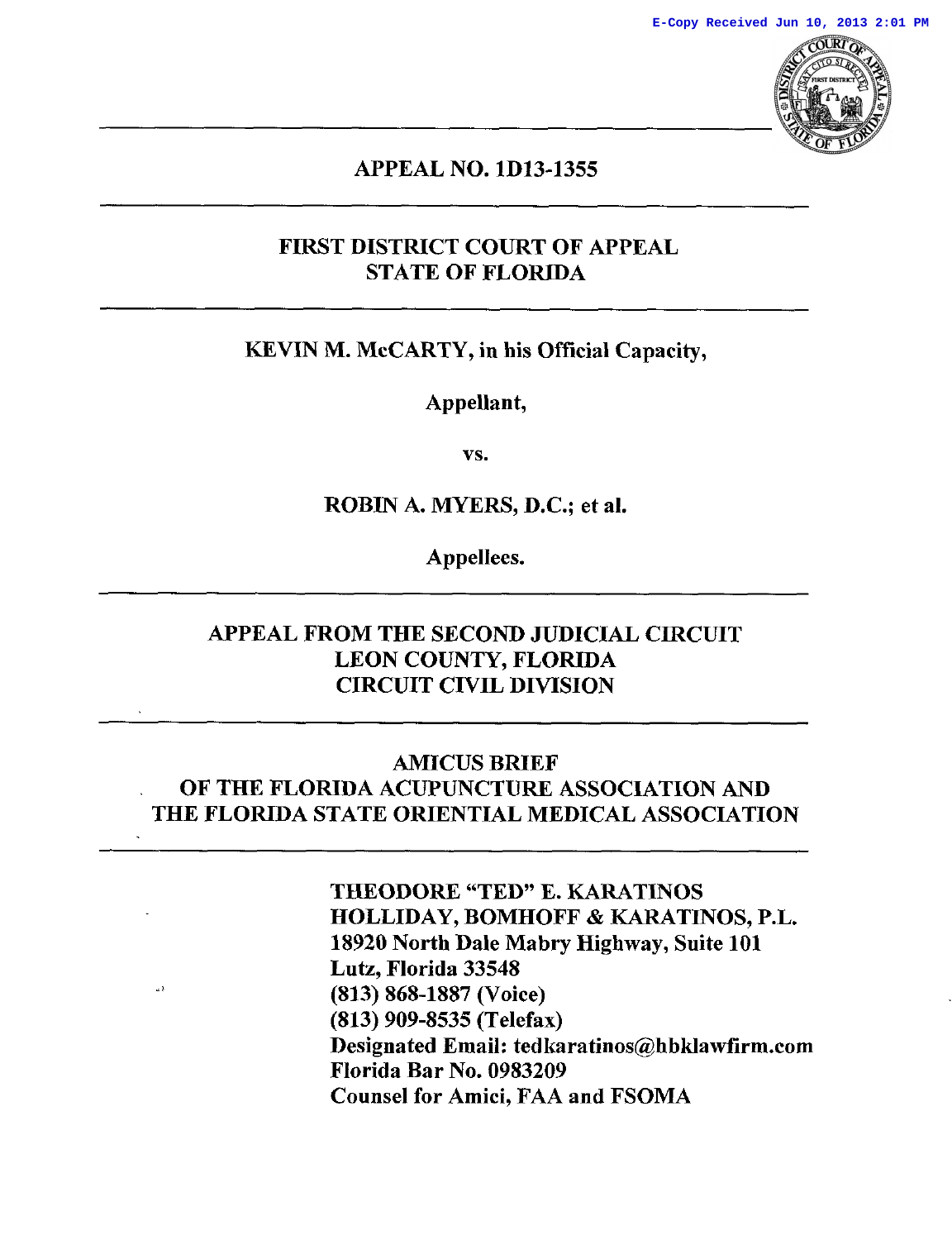# TABLE OF CONTENTS TABLE OF CONTENTS

| $\mathbf{I}$ .                                 | INTRODUCTION.   |                                                                                   |  |
|------------------------------------------------|-----------------|-----------------------------------------------------------------------------------|--|
| II.                                            |                 | THE PIP LAW DENIES ACCESS TO THE COURTS FOR<br>ACUPUNCTURISTS AND THEIR PATIENTS: |  |
|                                                | A.              | WITHOUT PROVIDING ANY ALTERNATIVE; AND                                            |  |
|                                                | B.              | CONTRARY TO PUBLIC NECESSITY.                                                     |  |
| III.                                           |                 | THE PIP LAW DENIES DUE PROCESS TO ACUPUNCTURISTS<br><b>AND THEIR PATIENTS:</b>    |  |
|                                                | A.              | WITH NO LEGITIMATE LEGISLATIVE PURPOSE;                                           |  |
|                                                | <b>B.</b>       | THROUGH DISCRIMINATION;                                                           |  |
|                                                | $\mathcal{C}$ . | THROUGH ARBITRARY DECISIONMAKING; AND                                             |  |
|                                                | D.              | THROUGH OPPRESSION.                                                               |  |
| IV.                                            | CONCLUSION.     |                                                                                   |  |
| APPENDIX A (STATISTICAL CHART)                 |                 |                                                                                   |  |
| APPENDIX B (BOOKS AND ARTICLES ON ACUPUNCTURE) |                 |                                                                                   |  |
|                                                |                 |                                                                                   |  |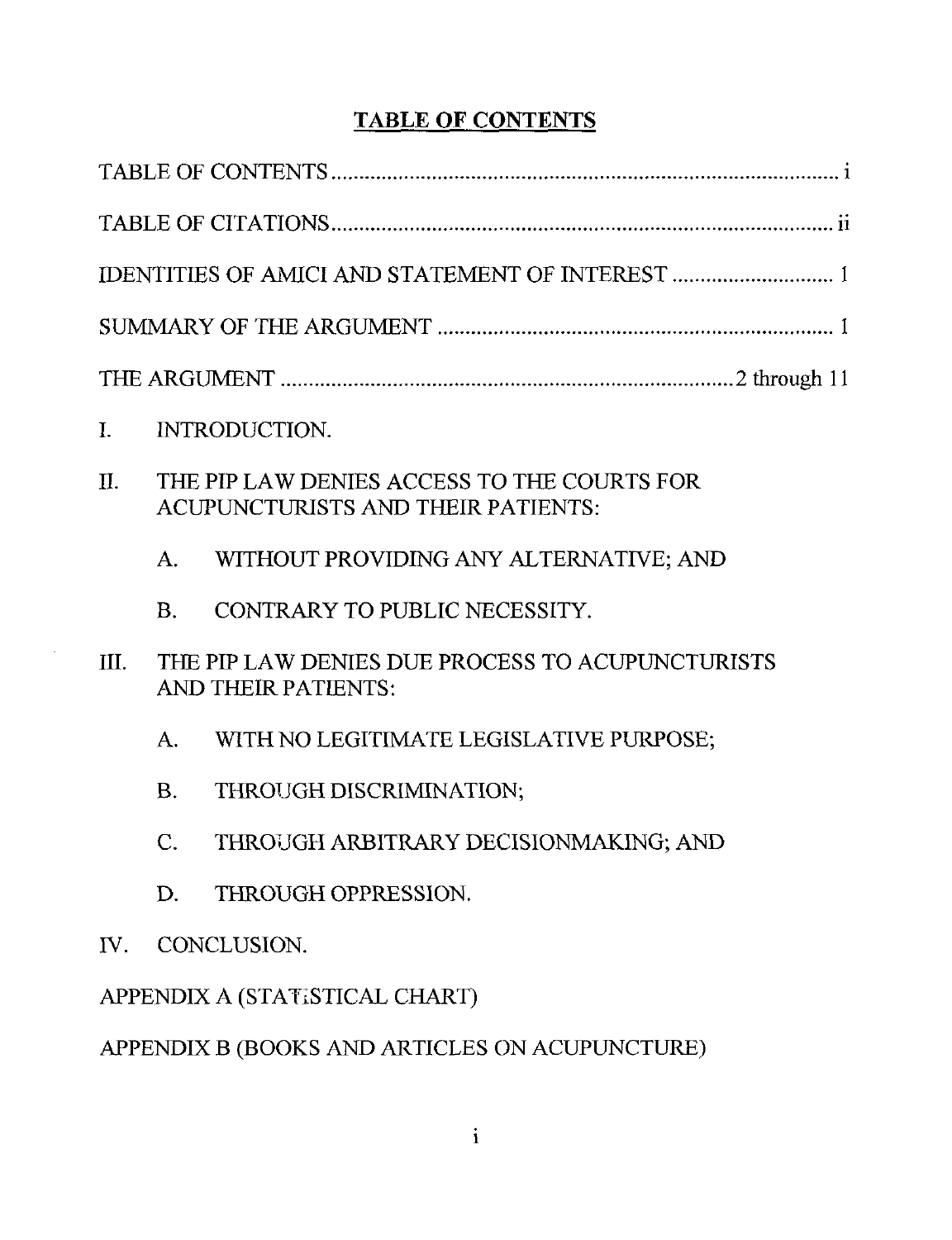## TABLE OF CITATIONS TABLE OF CITATIONS

| <b>FLORIDA CASES</b>                                                     | <b>PAGE NUMBER</b> |  |  |
|--------------------------------------------------------------------------|--------------------|--|--|
|                                                                          |                    |  |  |
|                                                                          |                    |  |  |
|                                                                          |                    |  |  |
|                                                                          |                    |  |  |
| <u> Nationwide Mutual Fire Insurance Co. v. Pinnacle Medical, Inc.,</u>  |                    |  |  |
| Pasteur Health Plan, Inc. v. Salazar, 658 So. 2d 543 (Fla. 3d DCA 1995), |                    |  |  |
| <b>OTHER AUTHORITIES</b>                                                 |                    |  |  |
| Appendix A (Statistical Chart)                                           |                    |  |  |
| Appendix B (Books and Journal Articles on Acupuncture)                   |                    |  |  |
|                                                                          |                    |  |  |
|                                                                          |                    |  |  |
| L. Chen, et al., "A Survey of Selected Physician Views on Acupuncture    |                    |  |  |
|                                                                          |                    |  |  |
|                                                                          |                    |  |  |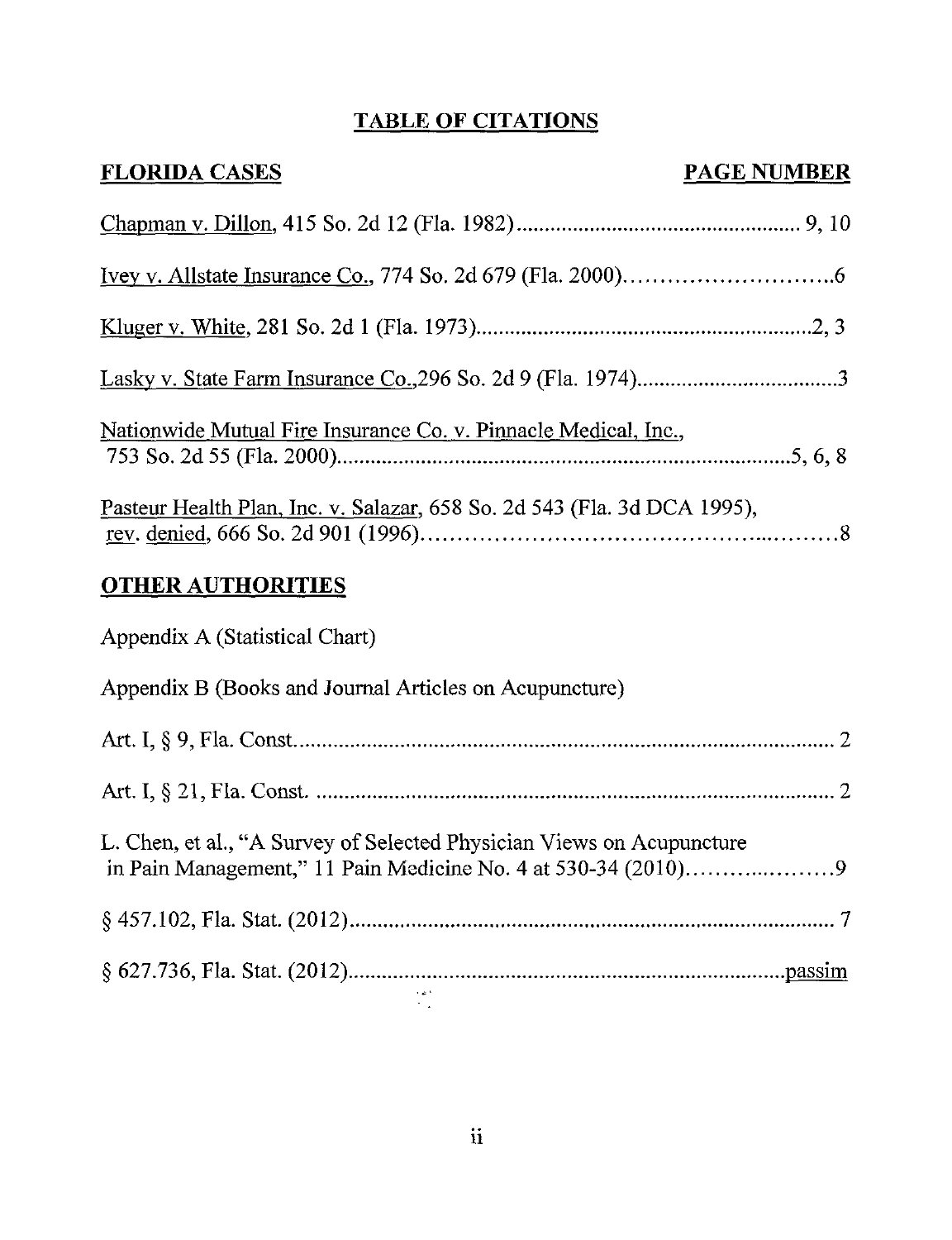#### IDENTITIES OF AMICI AND STATEMENT OF INTEREST **IDENTITIES OF AMICI** AND **STATEMENT OF INTEREST**

Both the Florida Acupuncture Association, and the Florida State Oriental Both the Florida Acupuncture Association, and the Florida State Oriental Medical Association consist of licensed acupuncture physicians and their patients Medical Association consist of licensed acupuncture physicians and their patients who enjoy the health benefits of acupuncture. They express interest in this appeal, who enjoy the health benefits of acupuncture. They express interest in this appeal, because the state usurped their right to receive compensation under the PIP scheme because the state usurped their right to receive compensation under the PIP scheme without a rational basis. without a rational basis.

#### SUMMARY OF THE ARGUMENT SUMMARY **OF THE** ARGUMENT

In amending Florida Statute Section 627.736(l)(a)(5) to remove acupuncture In amending Florida Statute Section 627.736(l)(a)(5) to remove acupuncture from reimbursable care, the legislature violated the constitutional rights of licensed from reimbursable care, the legislature violated the constitutional rights of licensed acupuncture physicians and their patients both to access the courts, and to receive acupuncture physicians and their patients both to access the courts, and to receive the due process of law. The legislature shifted the cost of auto-related acupuncture the due process of law. The legislature shifted the cost of auto-related acupuncture treatment to the patients and, where available, to their health plans. In failing to treatment to the patients and, where available, to their health plans. In failing to consider the medical ethics and the medical economics of patient care and delivery, consider the medical ethics and the medical economics of patient care and delivery, the legislature arbitrarily oppressed both acupuncture physicians, and their patients. the legislature arbitrarily oppressed both acupuncture physicians, and their patients. Personal injury protection benefits now neither protect, nor benefit auto accident Personal injury protection benefits now neither protect, nor benefit auto accident victims who choose acupuncture. Therefore, the Florida Acupuncture Association victims who choose acupuncture. Therefore, the Florida Acupuncture Association and the Florida State Oriental Medical Association ask that the temporary and the Florida State Oriental Medical Association ask that the temporary injunction be affirmed. injunction be affirmed. .

1 1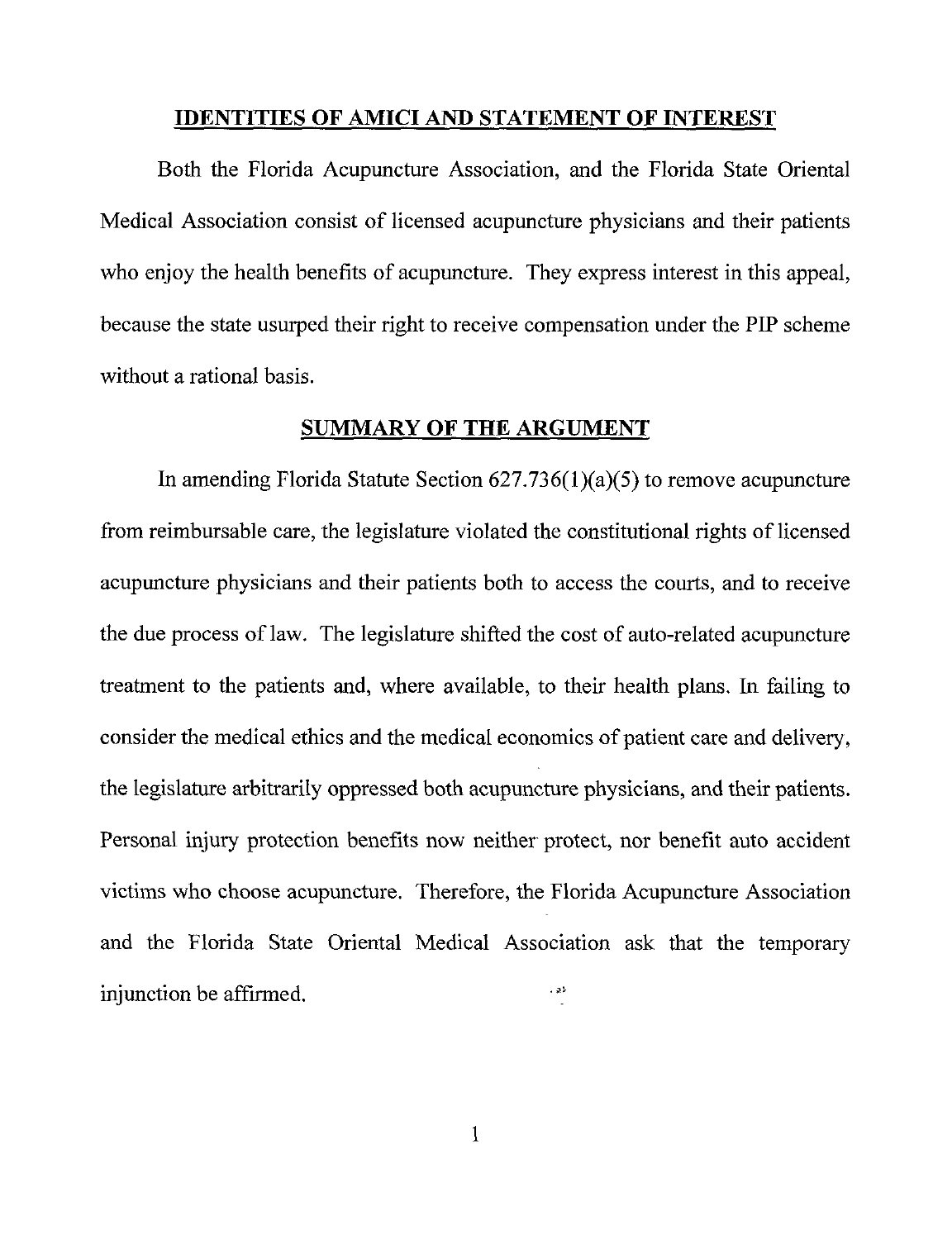#### THE ARGUMENT **THE ARGUMENT**

#### I. INTRODUCTION. **I. INTRODUCTION.**

Florida's acupuncture associations ask the Court to affirm the temporary Florida's acupuncture associations ask the Court to affirm the temporary injunction based on two constitutional arguments. First, the PIP law abolishes injunction based on two constitutional arguments. First, the PIP law abolishes access to the courts for acupuncturists and their patients. Art. I, § 21, Fla. Const. access to the courts for acupuncturists and their patients. Art. I, § 21, Fla. Const. Second, the PIP law violates their due process rights. Art. I, § 9, Fla. Const. Second, the PIP law violates their due process rights. Art. I, § 9, Fla. Const. Specifically, Amici challenge the constitutionality of the following PIP statute: Specifically, Amici challenge the constitutionality ofthe following PIP statute:

Medical benefits do not include . . . acupuncture as defined in s. Medical benefits do not include . . . acupuncture as defined in s. 457.102, regardless of the person, entity, or licensee providing 457.102, regardless of the person, entity, or licensee providing acupuncture, and a.. . licensed acupuncturist may not be reimbursed acupuncture, and a.. . licensed acupuncturist may not be reimbursed for medical benefits under this section. for medical benefits under this section.

§ 627.736(1)(a)(5), Fla. Stat. (2012). Considering this section's grievous effect on § *627.736(1)(a)(5),* Fla. Stat. (2012). Considering this section's grievous effect on acupuncture physicians and their patients, the two constitutional challenges have a acupuncture physicians and their patients, the two constitutional challenges have a substantial likelihood of success on the merits. The temporary injunction should substantial likelihood of success on the merits. The temporary injunction should be affirmed. be affirmed.

# II. THE PIP LAW DENIES ACCESS TO THE COURTS FOR II. THE **PIP LAW** DENIES ACCESS TO THE COURTS FOR ACUPUNCTURISTS AN!) THEIR PATIENTS. ACUPUNCTURISTS AND **THEIR** PATIENTS.

Section 627.736(1)(a)(5) denies access to the courts for acupuncturists and Section 627.736(1)(a)(5) denies access to the courts for acupuncturists and their patients. The legislature may only abolish the right to access the courts by their patients. The legislature may only abolish the right to access the courts by providing a reasonable alternative, unless it shows "an overbowering public providing a reasonable alternative, unless it shows "an overbowering public necessity for the abolishment of such right, and no alternative method of meeting necessity for the abolishment of such right, and no alternative method of meeting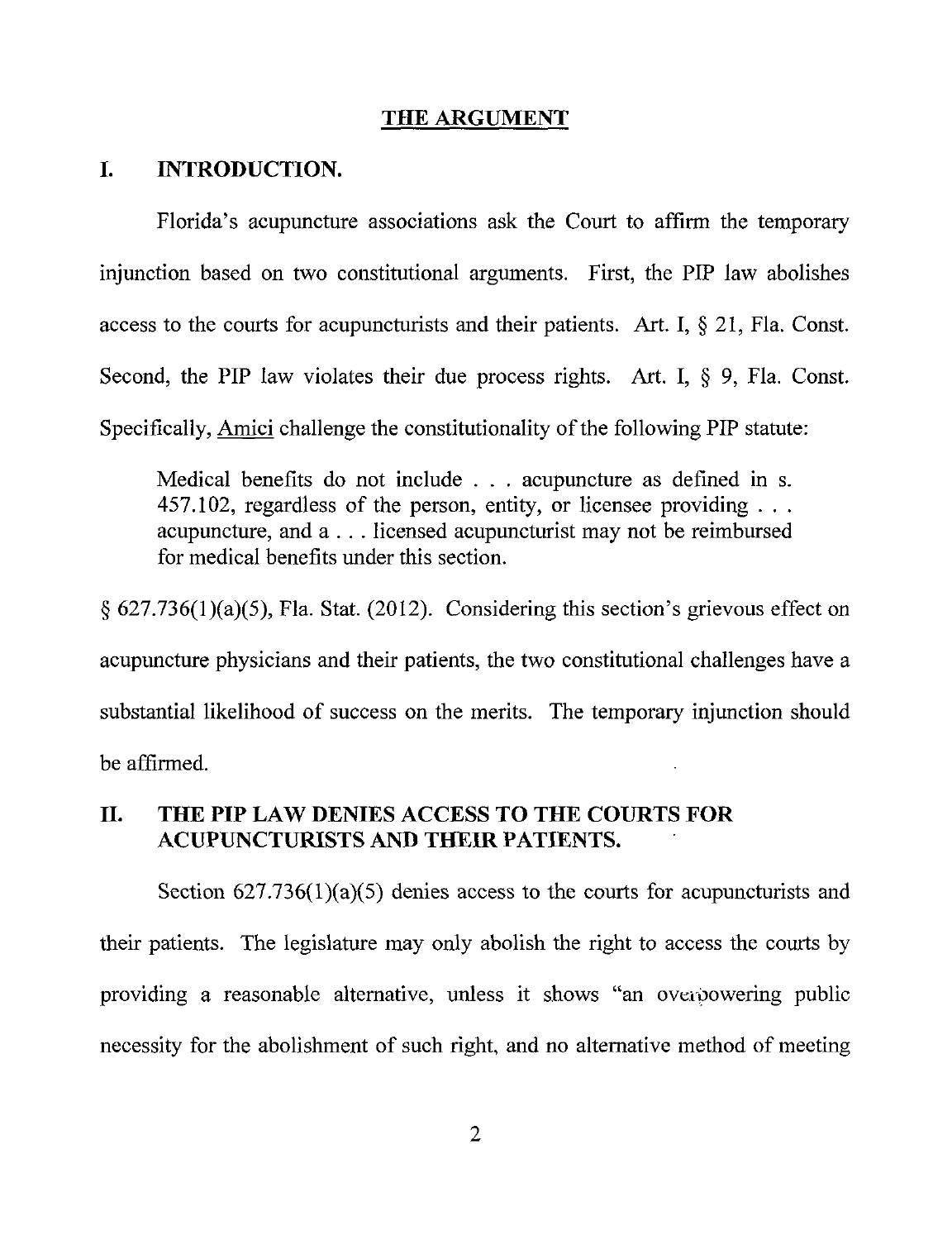such public necessity can be shown." Kluger v. White, 281 So. 2d 1, 4 (Fla. 1973). Section 627.736(1)(a)(5) collapses under the <u>Kluger</u> test.

### A. WITHOUT PROVIDING ANY ALTERNATIVE.

Abolishing the right to make PIP claims for acupuncture, the legislature Abolishing the right to make PIP claims for acupuncture, the legislature provided no alternative. Rather, most auto accident victims must now pay cash for provided no alternative. Rather, most auto accident victims must now pay cash for acupuncture. Forcing the victims to pay for treatment defeats the purpose of auto acupuncture. Forcing the victims to pay for treatment defeats the purpose of auto insurance by shifting the risk of casualty from the insurer to the insured. If a insurance by shifting the risk of casualty from the insurer to the insured. If a patient receives only acupuncture after suffering injuries in an auto accident, then patient receives only acupuncture after suffering injuries in an auto accident, then he receives no benefit from the PIP insurance which the state required him to buy. he receives no benefit from the PIP insurance which the state required him to buy. Ironically, the law burdens the acupuncture-only patient by requiring him to prove Ironically, the law burdens the acupuncture-only patient by requiring him to prove a permanent injury without receiving any PIP benefits. § 627.737(2), Fla. Stat. a permanent injury without receiving any PIP benefits. § 627.737(2), Fla. Stat. (2012). The acupuncture-only patient cannot opt out of the state's requirement. (2012). The acupuncture-only patient cannot opt out of the state's requirement. The acupuncture-only patient loses the benefit of the state's bargain, i.e. no The acupuncture-only patient loses the benefit of the state's bargain, i.e. no insurance benefits in exchange for the yolk of proving permanency. Lasky v. State Farm Insurance Co., 296 So. 2d 9, 15 (Fla. 1974) ("In exchange for the loss of a Farm Insurance Co., 296 So. 2d 9, <sup>15</sup> (Fla. 1974) ("In exchange for the loss of a former right to recover - upon proving the other party to be at fault - for pain and suffering, etc., in cases where the thresholds of the statute are not met, the injured party is assured a speedy payment of his medical bills[.j"). Many patients will party is assured a speedy payment of his medical bills[.j"). Many patients will choose not to see acupuncturists for their auto-related traumas because of the PIP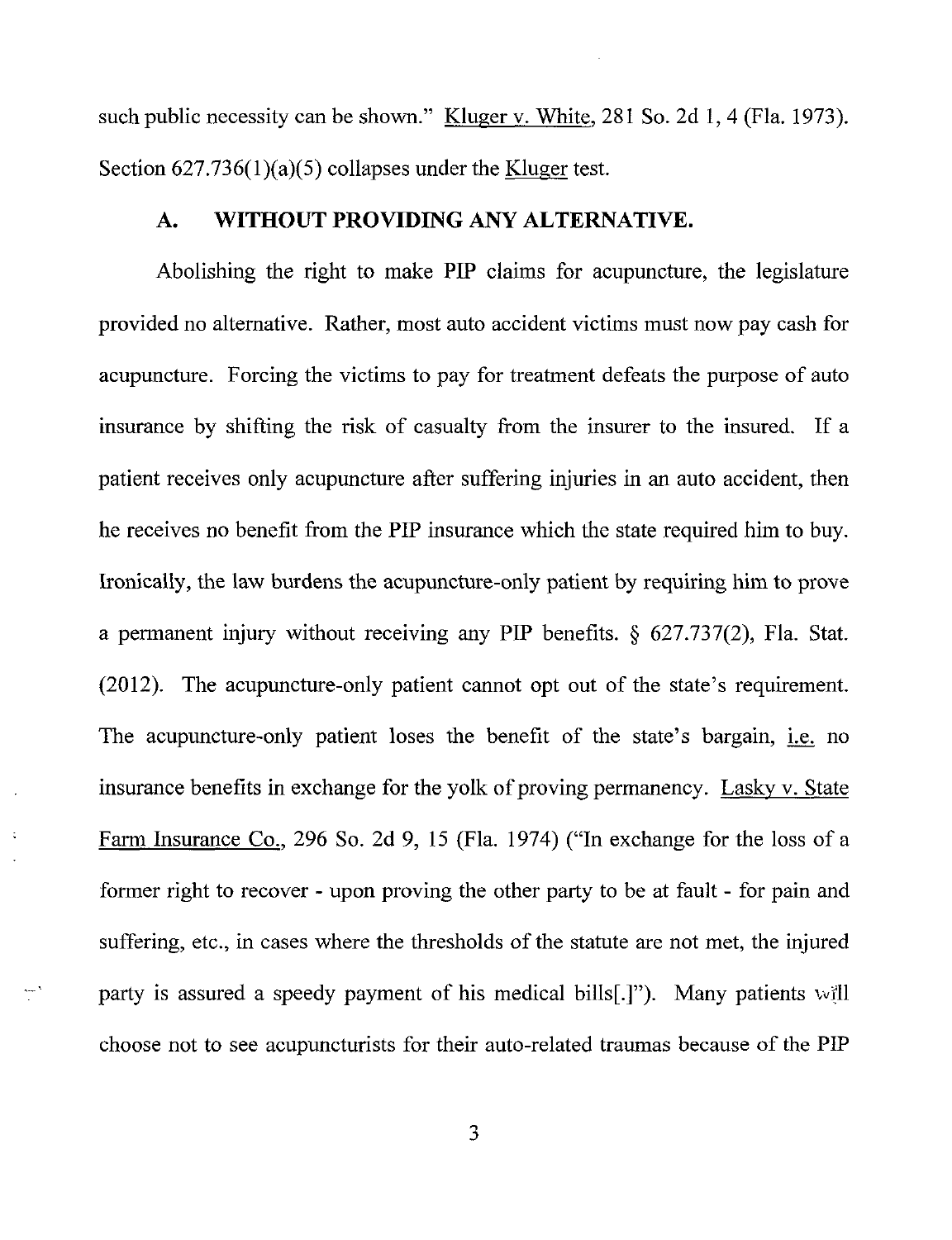law's economic deterrence. Having been cut out of the PIP law, many auto law's economic deterrence. Having been cut out of the PIP law, many auto patients must now pay cash for acupuncture, because the state did not provide a patients must now pay cash for acupuncture, because the state did not provide a reasonable alternative. reasonable alternative.

While some health plans may pay for acupuncture, that alternative was not While some health plans may pay for acupuncture, that alternative was not provided by the legislature. The legislature did not study how the cost of provided by the legislature. The legislature did not study how the cost of acupuncture may shift from auto insurance to health plans before passing Section acupuncture may shift from auto insurance to health plans before passing Section 627.736(l)(a)(5). From the standpoint of insurance ethics, the risk of auto-related *627.736(1)(a)(5).* From the standpoint of insurance ethics, the risk of auto-related losses should be shouldered by auto insurers; not by health plans. Shifting the cost losses should be shouldered by auto insurers; not by health plans. Shifting the cost of acupuncture from an auto insurer to a health plan does not benefit either the of acupuncture from an auto insurer to a health plan does not benefit either the consumer, or the physician. Health plans may have high co-pays and deductibles consumer, or the physician. Health plans may have high co-pays and deductibles which will discourage consumers from choosing acupuncture to treat their auto-which will discourage consumers from choosing acupuncture to treat their autorelated traumas. The non-legislative alternative payment of auto-related acupuncture by health plans fails to satisfy the Kluger test.

## B. CONTRARY TO PUBLIC NECESSITY. B. CONTRARY TO PUBLIC NECESSITY.

Abolishing PIP insurance for acupuncture runs contrary to public necessity. Abolishing PIP insurance for acupuncture runs contrary to public necessity. In amending the PIP law, the legislature saw no evidence that acupuncture had In amending the PIP law, the legislature saw no evidence that acupuncture had compromised the PIP scheme. The Florida Senate relied heavily on a report from compromised the PIP scheme. The Florida Senate relied heavily on a report from the Flo<sub>i</sub>tida Office of Insurance Regulation which never mentioned acupuncture as a source of increased claims. So e "Report on Review of the 2011 Personal Injury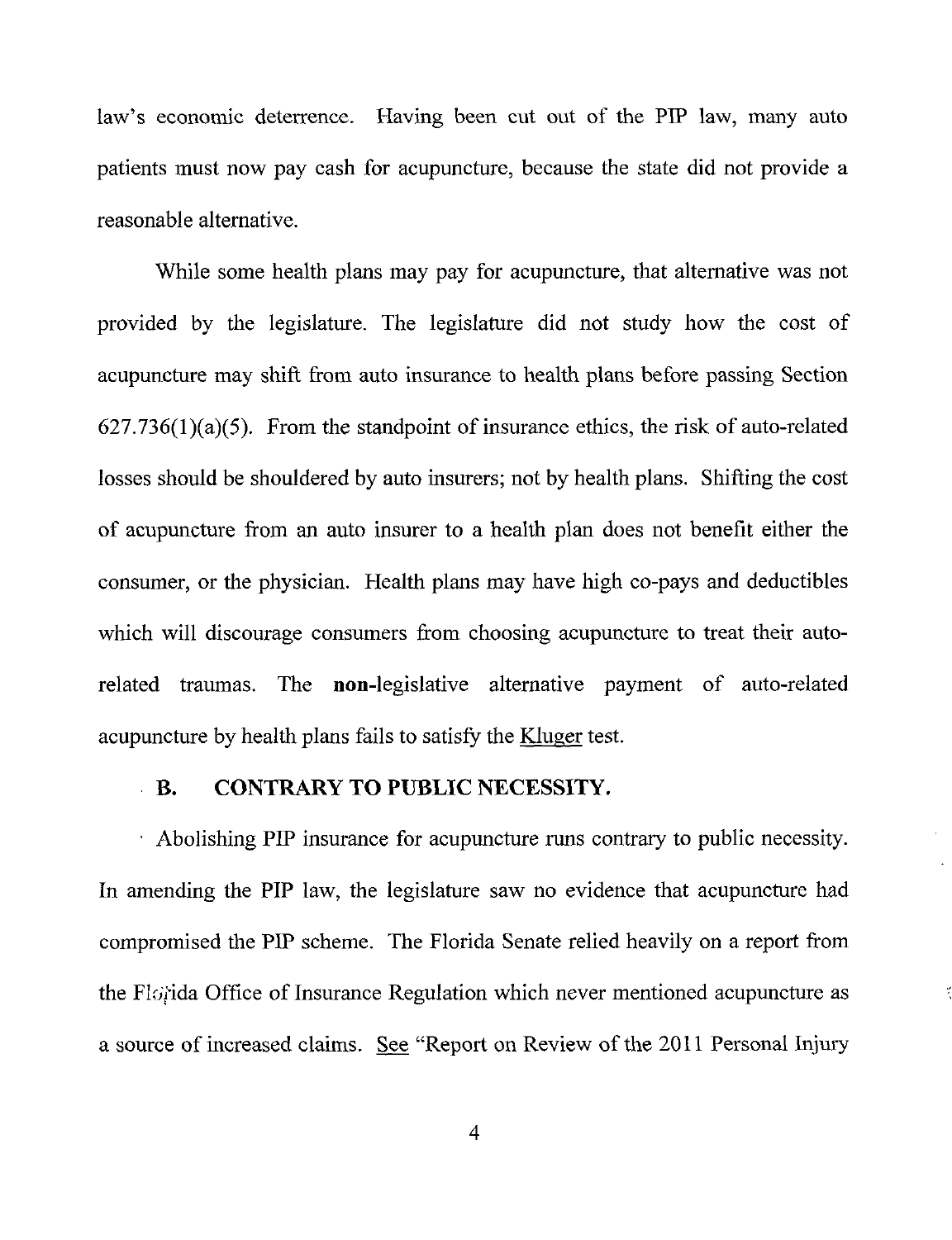Protection Data Call," Fla. Office of Ins. Regulation on April 11, 2011.<sup>1</sup> Using the data of Mitchell International from that report and the data of the Florida Office of the Insurance Consumer Advocate, the FSOMA shows that acupuncture accounted the Insurance Consumer Advocate, the FSOMA shows that acupuncture accounted for only 0.0008% of PIP claims in 2010. See Statistical Chart at Appendix "A". Acupuncture accounted for such a small number of PIP claims that removing it Acupuncture accounted for such a small number of PIP claims that removing it from the PIP scheme does not translate into a measurable reduction of insurance from the PIP scheme does not translate into a measurable reduction of insurance premiums. Moreover, the report did not show any statistical correlation between premiums. Moreover, the report did not show any statistical correlation between fraud and acupuncture. With no proven connection to fraud, the tiny amount of fraud and acupuncture. With no proven connection to fraud, the tiny amount of acupuncture claims did not present an "overpowering" public need to close the acupuncture claims did not present an "overpowering" public need to close the courthouse doors to those who provide and receive acupuncture. courthouse doors to those who provide and receive acupuncture.

## Ill. THE PIP LAW DENIES DUE PROCESS TO **Ill. THE PIP LAW** DENIES DUE PROCESS TO ACUPUNCTURISTS AND THEIR PATIENTS. ACUPUNCTURISTS AND THEIR PATIENTS.

The PIP law denies due process to acupuncturists and their patients. The The PIP law denies due process to acupuncturists and their patients. The law does not bear "a reasonable relationship to a legitimate legislative objective" law does not bear "a reasonable relationship to a legitimate legislative objective" and is "discriminatory, arbitrary, or oppressive." Nationwide Mutual Fire Insurance Co. v. Pinnacle Medical, Inc., 753 So. 2d 55, 59 (Fla. 2000). Florida Insurance Co. v. Pinnacle Medical, Inc., 753 So. 2d *55,* 59 (FIa. 2000). Florida Statute Section 736(1)(a)(5) collapses under the Pinnacle test.

 $\mathcal{F}$  , where  $\mathcal{F}$ 7,

Lorilee Medders, Ph.D. found numerous flaws in this report. The Court may review Dr. Medders' analysis at www.facan.org. may review Dr. Medders' analysis at www.facan.org. Lorilee Medders, Ph.D. found numerous flaws in this report. The Court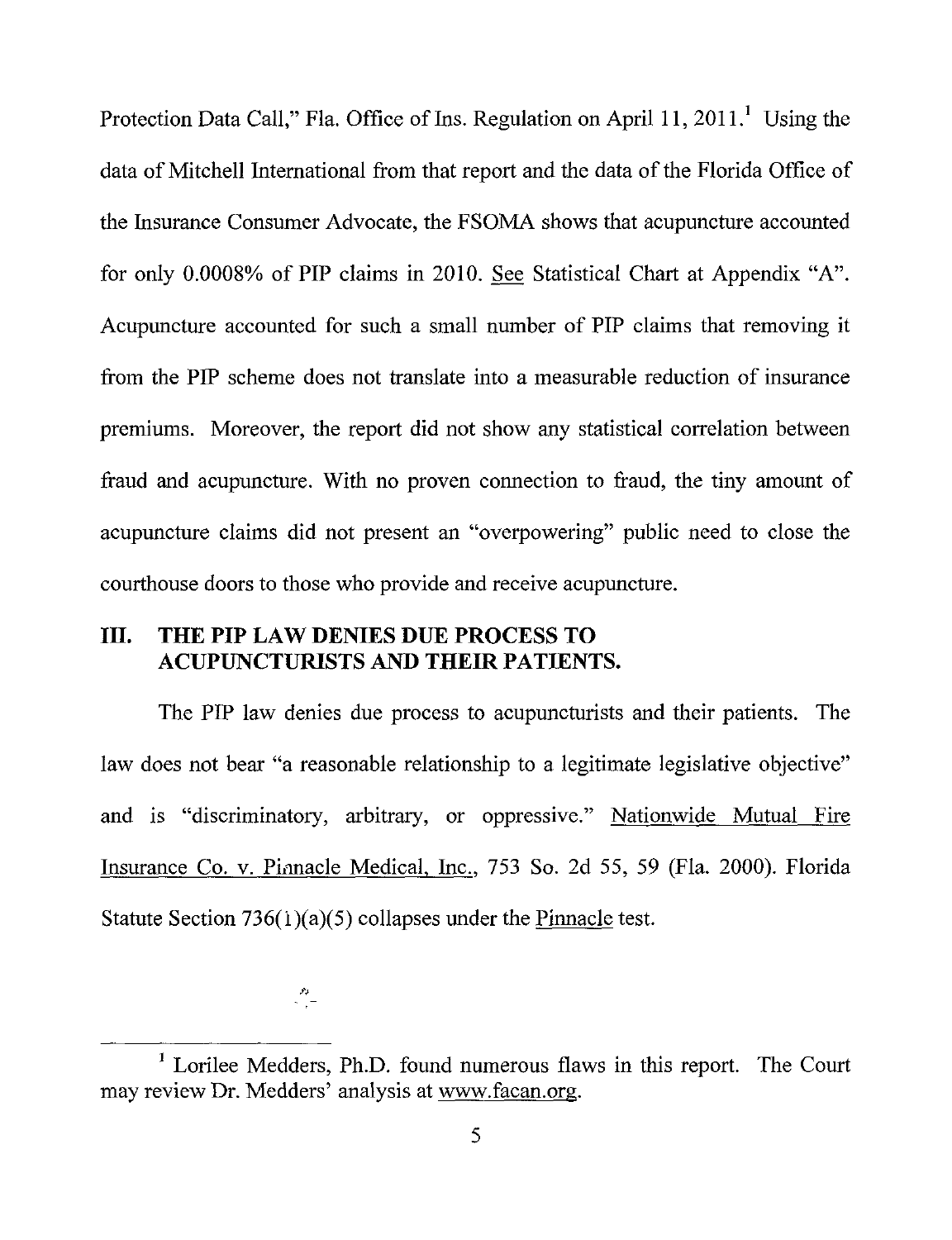#### A. WITH NO LEGITIMATE LEGISLATIVE PURPOSE. **A. WITH NO LEGITIMATE LEGISLATIVE PURPOSE.**

As discussed in Section II.B. above, the legislature failed to materially As discussed in Section II.B. above, the legislature failed to materially decrease claims by removing acupuncture from the PIP scheme. The legislature decrease claims by removing acupuncture from the PIP scheme. The legislature relied on a report that glossed over acupuncture. While discussing an increase in PIP claims by other medical providers, the report did not attribute the increase to PIP claims by other medical providers, the report did not attribute the increase to acupuncture. To the contrary, the PIP claims for acupuncture were few. acupuncture. To the contrary, the PIP claims for acupuncture were few.

If the "objective of Florida's No-Fault law was to provide persons injured in If the "objective of Florida's No-Fault law was to provide persons injured in an accident prompt payment of benefits," then the legislature thwarted that purpose an accident prompt payment of benefits," then the legislature thwarted that purpose by removing acupuncture. Pinnacle Medical. Inc., 753 So. 2d at 59. "Without a by removing acupuncture. Pinnacle Medical. Inc., 753 So. 2d at *59.* "Without a doubt, the purpose of the no-fault statutory scheme is to provide swift and virtually automatic payment so that the injured insured may get on with his life without automatic payment so that the injured insured may get on with his life without undue financial interruption." Ivey v. Allstate Insurance Co., 774 So. 2d 679, 683-84 (Fla. 2000). As to acupuncture, no payment cannot equal prompt payment. The 84 (Fla. 2000). Asto acupuncture, no payment cannot equal prompt payment. The legislature cannot tout the goal of reducing insurance premiums through an legislature cannot tout the goal of reducing insurance premiums through an amendment, where health premiums may rise because of that amendment. Further, amendment, where health premiums may rise because ofthat amendment. Further, the legislature did not study whether health plans will offer prompt payment for the legislature did not study whether health plans will offer prompt payment for auto-related acupuncture. The legislature failed to consider the far-reaching auto-related acupuncture. The legislature failed to consider the far-reaching consequences of its hasty decision to amend 627.736(1)(a)(5). Its decision not to pay for acupuncture served no legitimate purpose. pay for acupuncture served no legitimate purpose.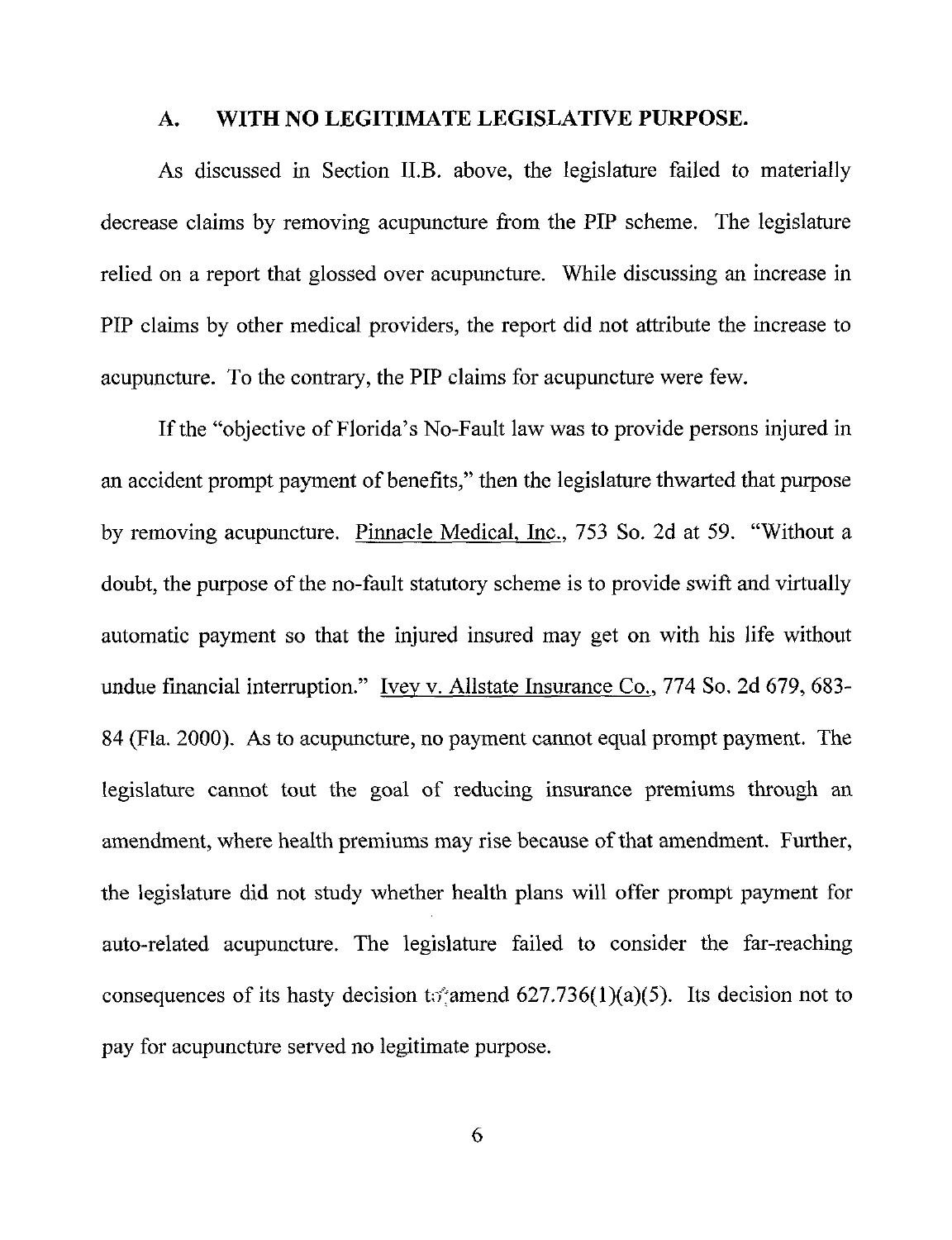#### B. THROUGH DISCRIMINATION. **B. THROUGH DISCRIMINATION.**

By removing acupuncture from billable care under the PIP scheme, the By removing acupuncture from billable care under the PIP scheme, the legislature discriminated against acupuncturists and their patients. The state legislature discriminated against acupuncturists and their patients. The state recognizes that an acupuncturist is a "primary health care provider."  $\S$  457.102(2), Fla. Stat. (2012). Primary health care providers act as conduits to specialized care. Fla. Stat. (2012). Primary health care providers act as conduits to specialized care. Historically, patients chose to see an acupuncture physician shortly after suffering Historically, paticnts chose to see an acupuncture physician shortly after suffering injuries in an auto accident. Like other primary health care providers, acupuncture injuries in an auto accident. Like other primary health care providers, acupuncture physicians make initial diagnoses, provide therapy, order diagnostic tests, and refer physicians make initial diagnoses, provide therapy, order diagnostic tests, and refer patients for specialized consults. The legislature discriminated against acupuncture patients for specialized consults. The legislature discriminated against acupuncture physicians by favoring other primary health care providers who perform similar physicians by favoring other primary health care providers who perform similar functions in a PIP setting. functions in a PIP setting.

The discriminatory impact of the new PIP scheme on those who favor The discriminatory impact of the new PIP scheme on those who favor acupuncture over other care is clear. For example, Asian Americans and tourists acupuncture over other care is clear. For example, Asian Americans and tourists may choose acupuncture over other treatments for cultural reasons. The state may choose acupuncture over other treatments for cultural reasons. The state should not economically pressure those patients to seek other care. Violating should not economically pressure those patients to seek other care. Violating medical ethics, the state interferes with medical ethics, the state interferes with

- the patient's economical access to acupuncture; the patient's economical access to acupuncture;
- the patient's economic freedom to choose acupuncture; and
- the referring medical provider's recommendation of acupuncture. the referring medical provider's recommendation of acupuncture.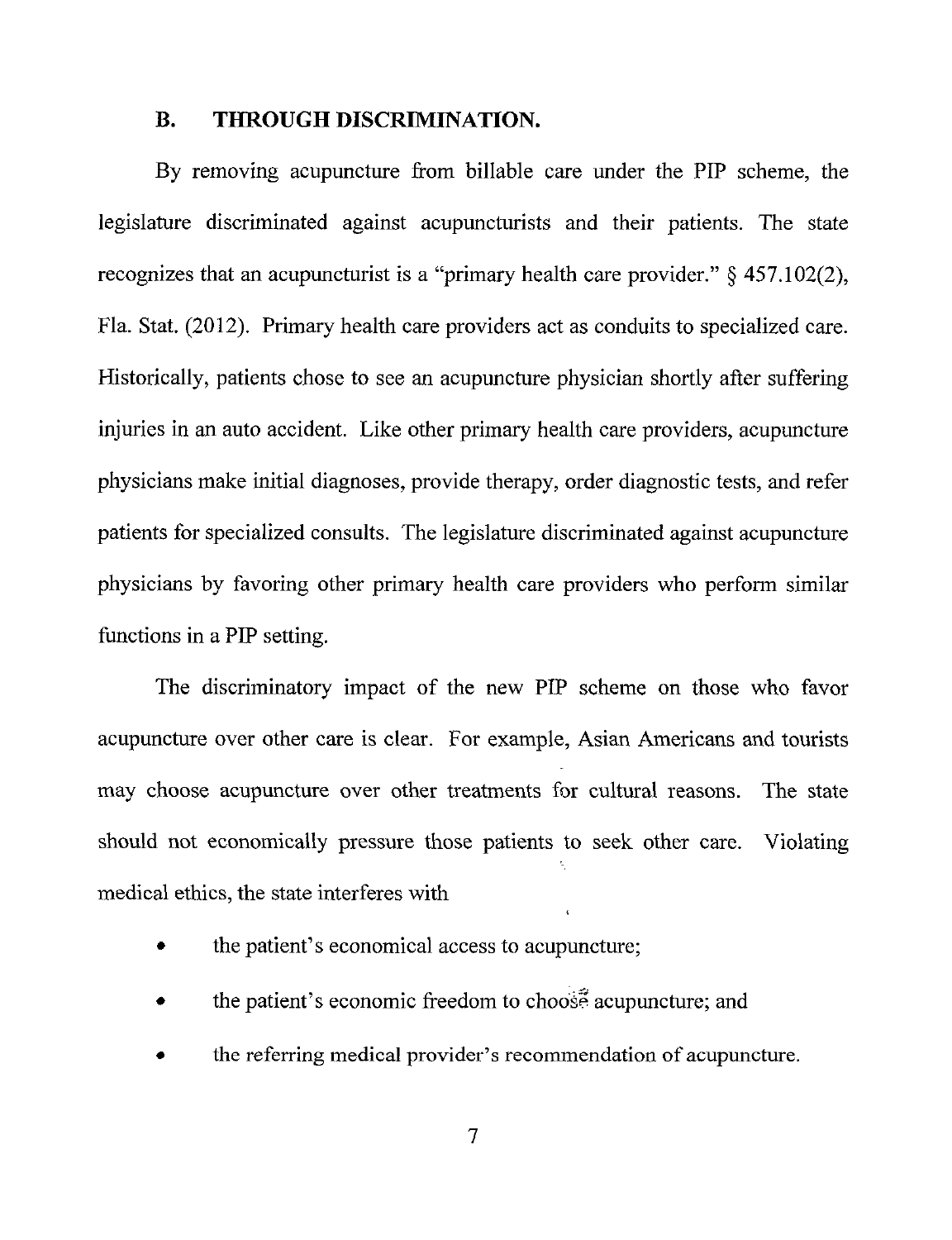Instead of interfering, the state should protect these freedoms. Choosing to Instead of interfering, the state should protect these freedoms. Choosing to reimburse a patient for acupuncture makes more sense than reimbursing him for addictive pain pills. The state should not discriminate against those who choose acupuncture. acupuncture.

#### C. THROUGH ARBITRARY DECISIONMAKING. C. THROUGH ARBITRARY DECISIONMAKING.

Section 627.736(l)(a)(5) is arbitrary, because the state destroyed the Section 627.736(1)(a)(5) is arbitrary, because the state destroyed the contractual right of acupuncturists to receive an assignment of PIP benefits. In receiving an assignment of PIP benefits, the medical provider steps into the receiving an assignment of PIP benefits, the medical provider steps into the insured's shoes for reimbursement. By removing acupuncture from compensable insured's shoes for reimbursement. By removing acupuncture from compensable care, the state destroyed the acupuncturists' right to receive an assignment of PIP benefits at common law. Pinnacle Medical, Inc., 753 So. 2d at 57 ("The right of an benefits at common law. Pinnacle Medical, Inc., *753* So. 2d at *57* ("The right of an assignee to sue for breach of contract to enforce assigned rights predates the assignee to sue for breach of contract to enforce assigned rights predates the Florida Constitution."). Following Pinnacle, Section 627.736(1)(a)(5) reflects the state's arbitrary decision. state's arbitrary decision.

Serving its role to protect insurance consumers, the state should also have Serving its role to protect insurance consumers, the state should also have weighed the fact that an auto insurance policy is a contract of adhesion. Pasteur weighed the fact that an auto insurance policy is a contract of adhesion. Pasteur Health Plan, Inc. v. Salazar, 658 So. 2d 543, 544 (Fla. 3d DCA 1995), rev, denied, Health Plan, Inc. v. Salazar, 658 So. 2d 543, 544 (Fla. 3d DCA 1995), rev, denied, 666 So. 2d 901 (1996). An auto insurer stands on its own contractual field of play with a "home field advantage" against any assignee who disputes the with a "home field advantage" against any assignee who disputes the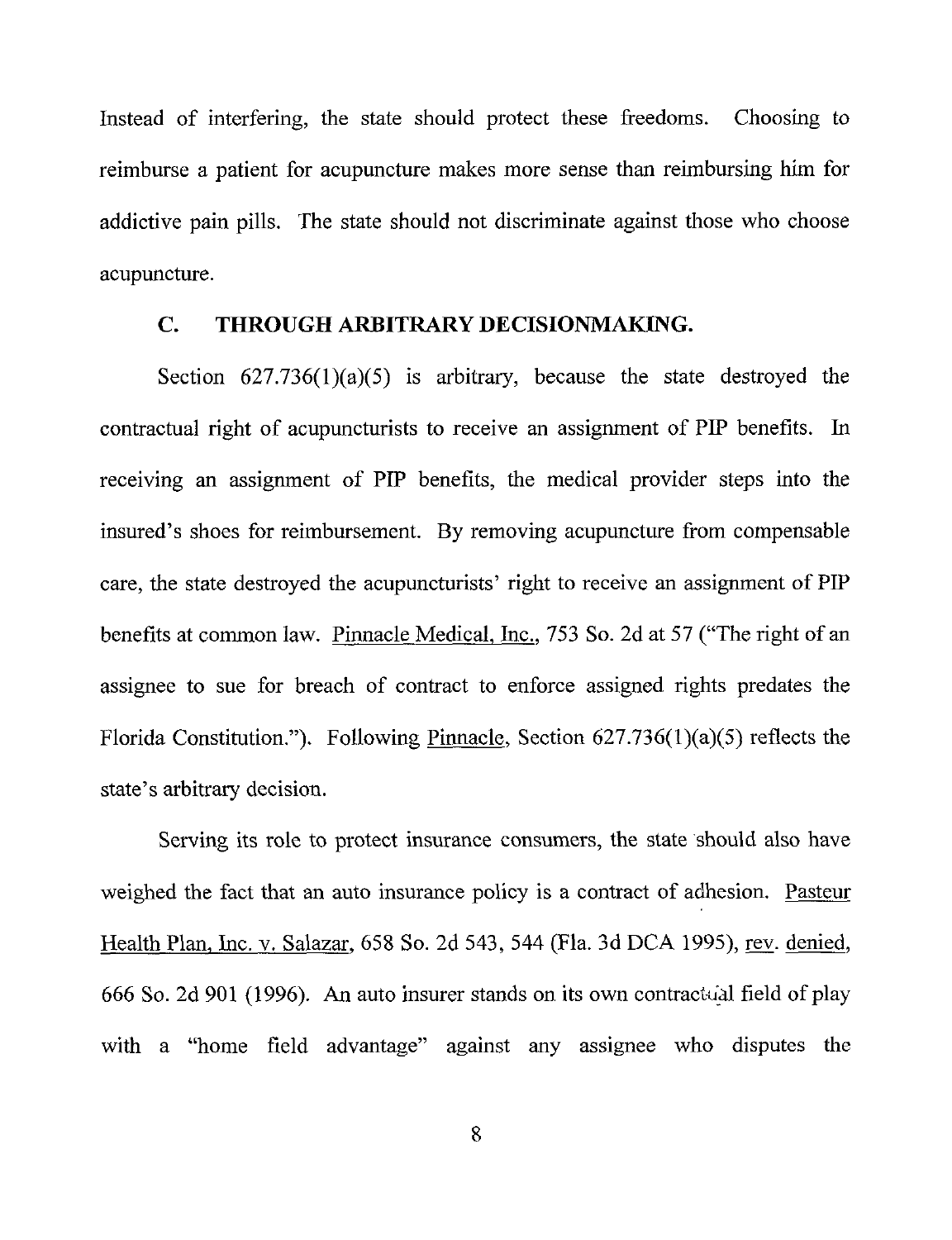reasonableness of a PIP medical bill. Rather than let acupuncturists at least step reasonableness of a PIP medical bill. Rather than let acupuncturists at least step onto that uneven playing field with a dispute, the legislature arbitrarily destroyed onto that uneven playing field with a dispute, the legislature arbitrarily destroyed their right to enforce contractual PIP assignments in court. The state's decision hurts insurance consumers who choose acupuncture. hurts insurance consumers who choose acupuncture.

Adding to the arbitrariness, the legislature ignored peer-reviewed research Adding to the arbitrariness, the legislature ignored peer-reviewed research showing that acupuncture helps patients with headaches and musculoskeletal pain. showing that acupuncture helps patients with headaches and musculoskeletal pain. Section 627.736(1)(a)(5) implies that acupuncture cannot constitute a reasonable Section *627.736(1)(a)(5)* implies that acupuncture cannot constitute a reasonable and necessary treatment for auto-related spinal trauma. The peer-reviewed research and necessary treatment for auto-related spinal trauma. The peer-reviewed research belies this legislative implication. See Medical Research at Appendix B. In fact, the Harvard Medical School recently surveyed 1083 physicians who the Harvard Medical School recently surveyed 1083 physicians who overwhelmingly supported using acupuncture for pain management. See L. Chen, overwhelmingly supported using acupuncture for pain management. See *L.* Chen, et al., "A Survey of Selected Physician Views on Acupuncture in Pain et al., "A Survey of Selected Physician Views on Acupuncture in Pain Management," 11 Pain Medicine No. 4 at 530-34 (2010). The surveyed physicians Management," <sup>11</sup> Pain Medicine No. 4 at 530-34 (2010). The surveyed physicians decried the lack of insurance coverage as a significant barrier to referring a patient for acupuncture. Id. Based on the peer-reviewed medical research, the legislative bias against acupuncture is arbitrary. bias against acupuncture is arbitrary.

# D. THROUGH OPPRESSION.

The new PIP law oppresses acupuncturists, their patients, and the providers The new PIP law oppresses acupuncturists, their patients, and the providers  $\frac{1}{2}$ who refer to them. In reviewing the 1979 PIP amendments, Justice Overton who refer to them. In reviewing the 1979 PIP amendments, Justice Overton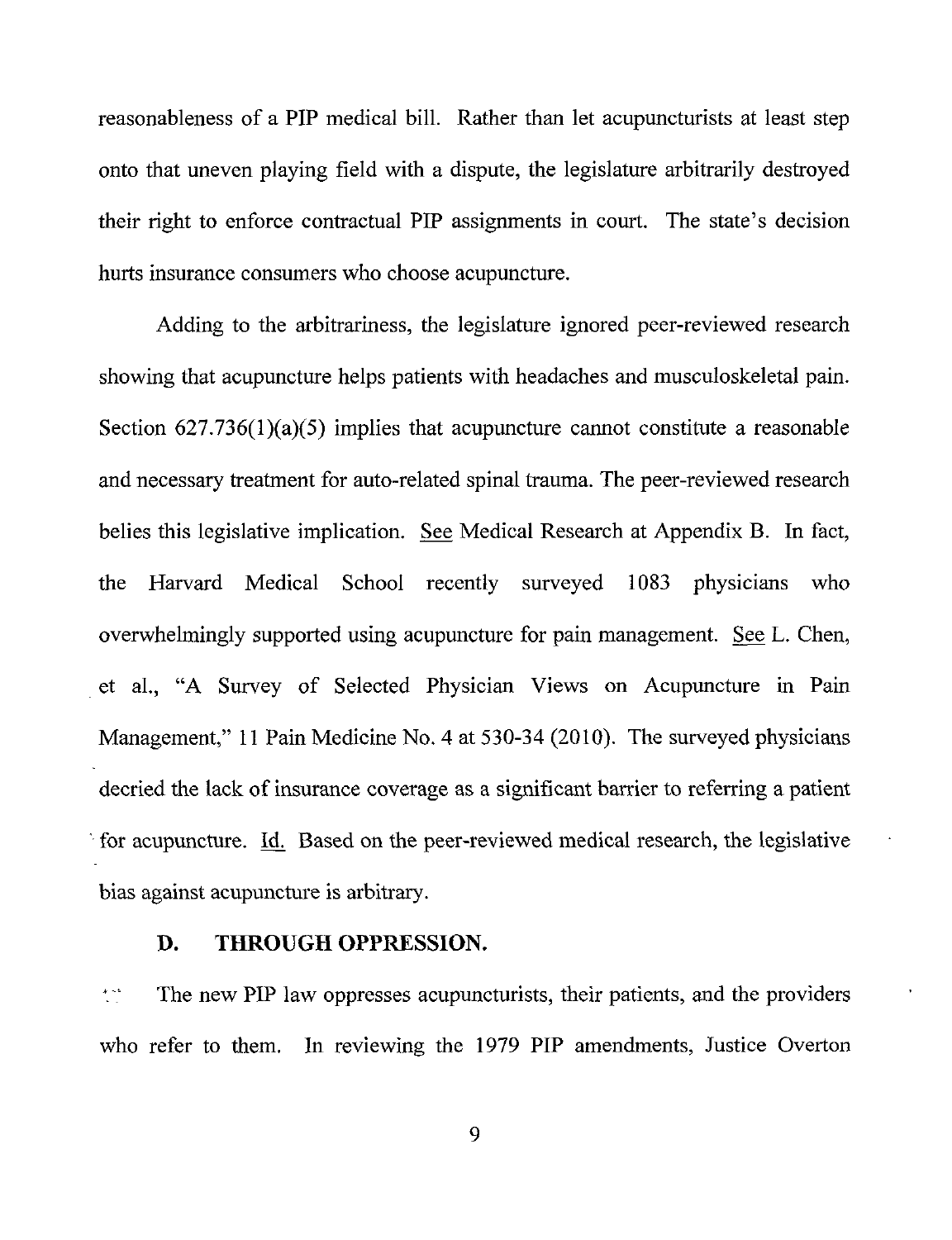commented that those prior amendments had reached the "absolute outer limits of commented that those prior amendments had reached the "absolute outer limits of constitutional parameters." Chapman v. Dillon, 415 So. 2d 12, 19 (Fla. 1982) constitutional parameters." Chapman v. Dillon, 415 So. 2d 12, 19 (Fla. 1982) (Justice Overton's concurrence). Since 1979, the legislature has passed numerous (Justice Overton's concurrence). Since 1979, the legislature has passed numerous amendments to the PIP law. Each amendment more narrowly restricted the rights amendments to the PIP law. Each amendment more narrowly restricted the rights of patients and providers. If Justice Overton was correct in 1982, then the current amendments shoved the PIP scheme into an unconstitutional abyss. Eliminating an amendments shoved the PIP scheme into an unconstitutional abyss. Eliminating an entire category of state-licensed health care from the PIP scheme is both medically oppressive, and economically oppressive. oppressive, and economically oppressive.

Looking at medical ethics, the oppression is clear. The state should not Looking at medical ethics, the oppression is clear. The state should not statutorily discourage patients and other medical providers from choosing statutorily discourage patients and other medical providers from choosing acupuncture to treat auto-related trauma. If a medical provider orders acupuncture acupuncture to treat auto-related trauma. If a medical provider orders acupuncture to treat a patient, then the patient should not be compelled to ignore the doctor's to treat a patient, then the patient should not be compelled to ignore the doctor's order, because the auto insurer will not pay. Personal injury protection benefits order, because the auto insurer will not pay. Personal injury protection benefits should indemnify an accident victim for all, not some, of the medical expenses which are reasonable, necessary, and related to the accident. By removing which are reasonable, necessary, and related to the accident. By removing acupuncture from the realm of compensable PIP benefits, the state sent a message acupuncture from the realm of compensable PIP benefits, the state sent a message that acupuncture constitutes an unreasonable and unnecessary medical treatment that acupuncture constitutes an unreasonable and unnecessary medical treatment for auto-related rauma. The legislative message in the PIP law oppresses both the acupuncture physicians, and their patients. acupuncture physicians, and their patients.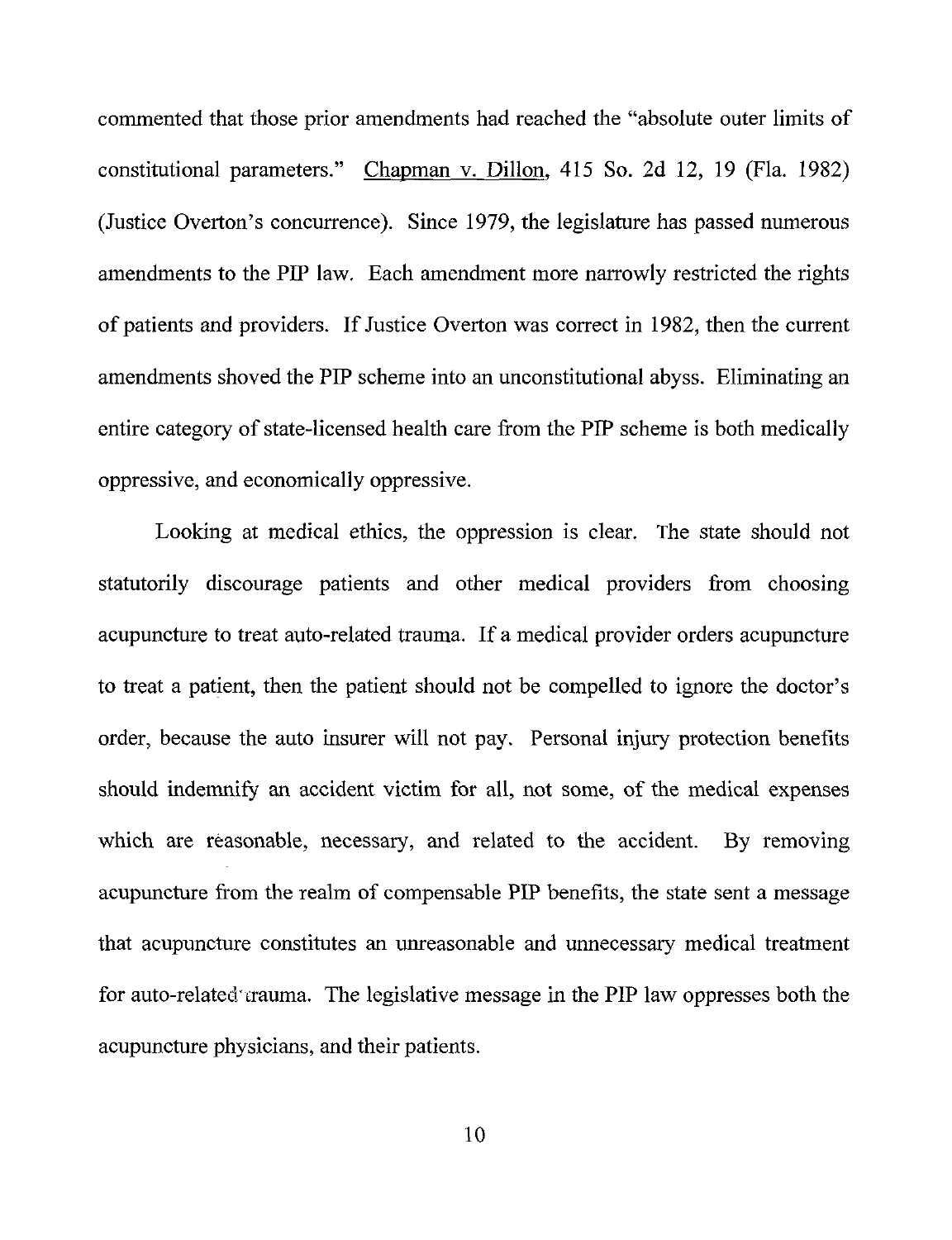The economic oppression is also clear, because the legislature failed to The economic oppression is also clear, because the legislature failed to research the economics of acupuncture before removing that care from the PIP scheme. The legislature failed to cite a single medical journal in its economic scheme. The legislature failed to cite a single medical journal in its economic justification for passing the PIP amendments. In truth, the research suggests that justification for passing the PIP amendments. In truth, the research suggests that acupuncture may be a wiser economic choice than other care for those who suffer acupuncture may be a wiser economic choice than other care for those who suffer spinal traumas. See Medical Research at Appendix B. At the behest of auto insurance lobbyists, the legislature statutorily drowned the proponents of insurance lobbyists, the legislature statutorily drowned the proponents of acupuncture through the fisheye lens of insurance data without considering the acupuncture through the fisheye lens of insurance data without considering the economic effects on patient care and delivery. economic effects on patient care and delivery.

#### IV. CONCLUSION. **IV. CONCLUSION.**

In amending Florida Statute Section 627.736(l)(a)(5) to remove acupuncture In amending Florida Statute Section 627.736(l)(a)(5) to remove acupuncture from reimbursable care, the legislature violated the constitutional rights of licensed from reimbursable care, the legislature violated the constitutional rights of licensed acupuncture physicians and their patients both to access the courts, and to receive acupuncture physicians and their patients both to access the courts, and to receive the due process of law. Plaintiffs/Appellees will likely succeed on the merits due the due process of law. Plaintiffs/Appellees will likely succeed on the merits due to the unconstitutional changes to the PIP scheme. Therefore, the temporary to the unconstitutional changes to the PIP scheme. Therefore, the temporary injunction should be affirmed. injunction should be affirmed.

#### CERTIFICATE OF COMPLIANCE **CERTIFICATE OF COMPLIANCE**

Printed in Times New Roman 14-point font, this brief complies with the font requirements of Florida Rule of Appellate Procedure 9.21 O(a)(2). requirements of Florida Rule of Appellate Procedure 9.21 0(a)(2).